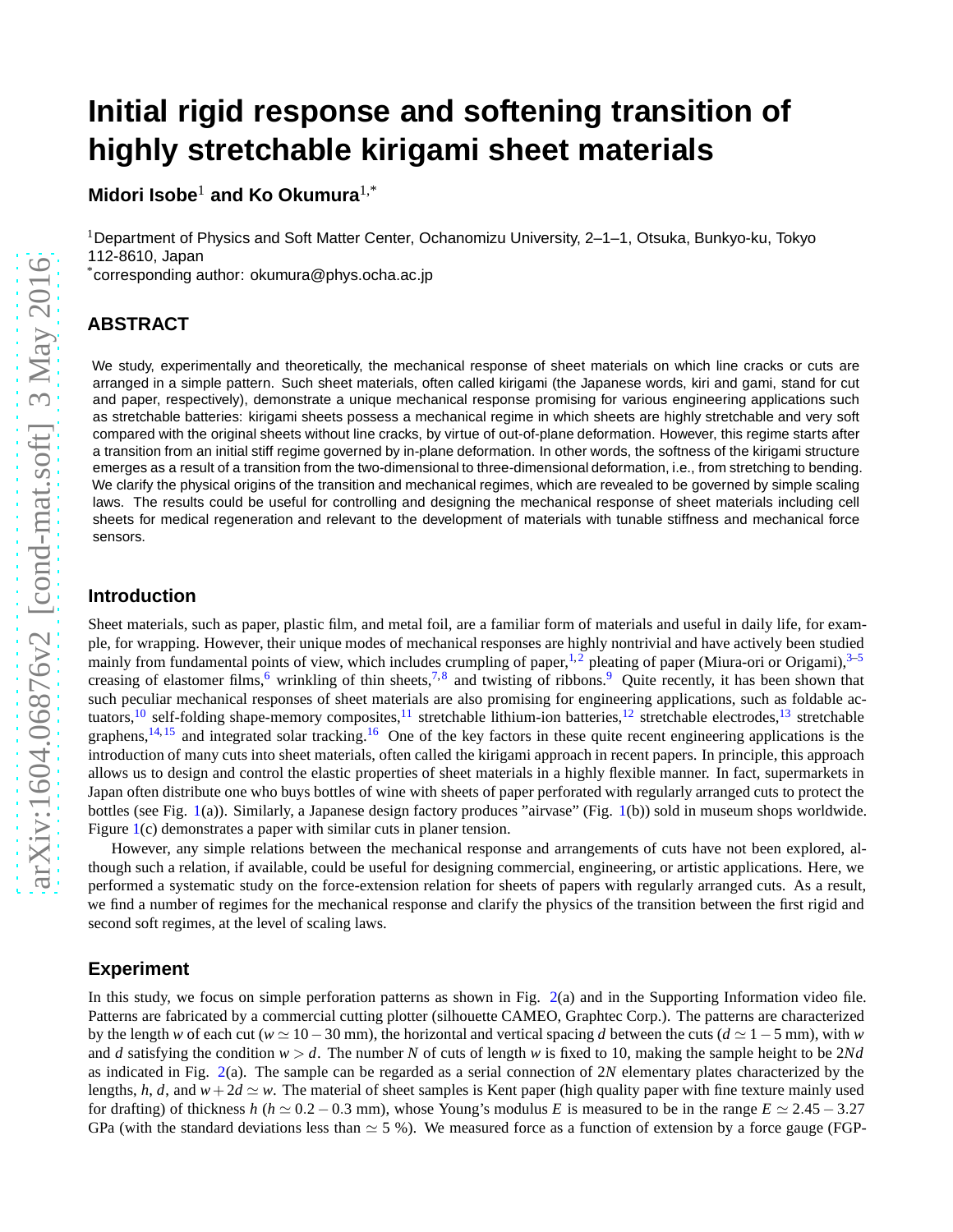<span id="page-1-0"></span>

**Figure 1.** (a) A sheet of paper perforated with many cuts, *kirigami*, used for the protection of a bottle of wine. (b) *"Airvase"* (Trafu Architects, Japan) sold in museum shops worldwide, made from a sheet of kirigami. (c) Planer stretching of a sheet of kirigami with similar perforation geometry. The lack of circular symmetry leads to inhomogeneously stretched cuts.

0.2, NIDEC-Shimpo) mounted on an automatic slider system (EZSM6D040, Oriental Motor) as in the previous studies on fracture.<sup>[17–](#page-6-12)[19](#page-6-13)</sup> The extension speed is fixed to a slow speed  $(0.5 \text{ mm/s})$  to remove dynamic effects. In order to minimize experimental errors, the data in Figs. [3](#page-4-0) and [4](#page-4-1) below are obtained within a short period in which temperature and humidity are relatively stable.

An example of the overall mechanical response is shown in Fig. [2\(](#page-2-0)b) with snapshots. In the first regime, which is linear as shown in the inset, the deformation is restricted in-plane deformation: small stretch occurs as a result of in-plane bending of elementary plates (a simplified view is shown in Fig.  $2(c)$  $2(c)$ ). In the second regime, out-of-plane bending of elementary plates accompanied by their rotation of angle  $\theta$  allows more stretch (see Fig. [2\(](#page-2-0)d) for a simplified view). In the third regime, the deformation is rather localized near the tips of the cuts, leading to hardening of the mechanical response and finally to fracture.

# **Theory**

The principle results of this paper can be summarized as follows. In the initial to second regime, the in-plane deformation energy competes with the out-of-plane deformation energy. The transition between the two regimes occurs when the two energies become equal. This condition is found to be given by the following critical extension  $\Delta_c = 2N\delta_c$  or critical strain  $\varepsilon_c = \delta_c/d$ :

<span id="page-1-5"></span>
$$
\delta_c \simeq h^2/d. \tag{1}
$$

In the initial regime ( $\Delta < \Delta_c$ ), the response can be described by the force-extension law or the stress-strain relation, which is linear:

<span id="page-1-1"></span>
$$
F = K_1 \Delta \text{ or } \sigma = E_1 \varepsilon,\tag{2}
$$

where  $K_i = k_i/(2N)$  and  $E_i = k_i d/(hw)$  with

<span id="page-1-3"></span><span id="page-1-2"></span>
$$
k_1 \simeq Ed^3 h/w^3. \tag{3}
$$

In the second regime ( $\Delta > \Delta_c$ ), the response becomes quasi-linear:

$$
F = cK_1\Delta_c + K_2\Delta \text{ or } \sigma = cE_1\varepsilon_c + E_2\varepsilon \tag{4}
$$

with  $0 < c < 1$  where

<span id="page-1-4"></span>
$$
k_2 \simeq Eh^3 d/w^3. \tag{5}
$$

This transition is certainly from hard to soft regime, as confirmed by the ratio  $K_2/K_1 \simeq (h/d)^2 \ll 1$ . The observed drop of force at the transition can be estimated as  $(1-c)K_1\Delta_c$  because  $K_1\Delta_c \gg K_2\Delta$  for small  $\theta$ . In the following, these relations are theoretically explained with theoretical limitations and the agreement between theory and experiment is shown.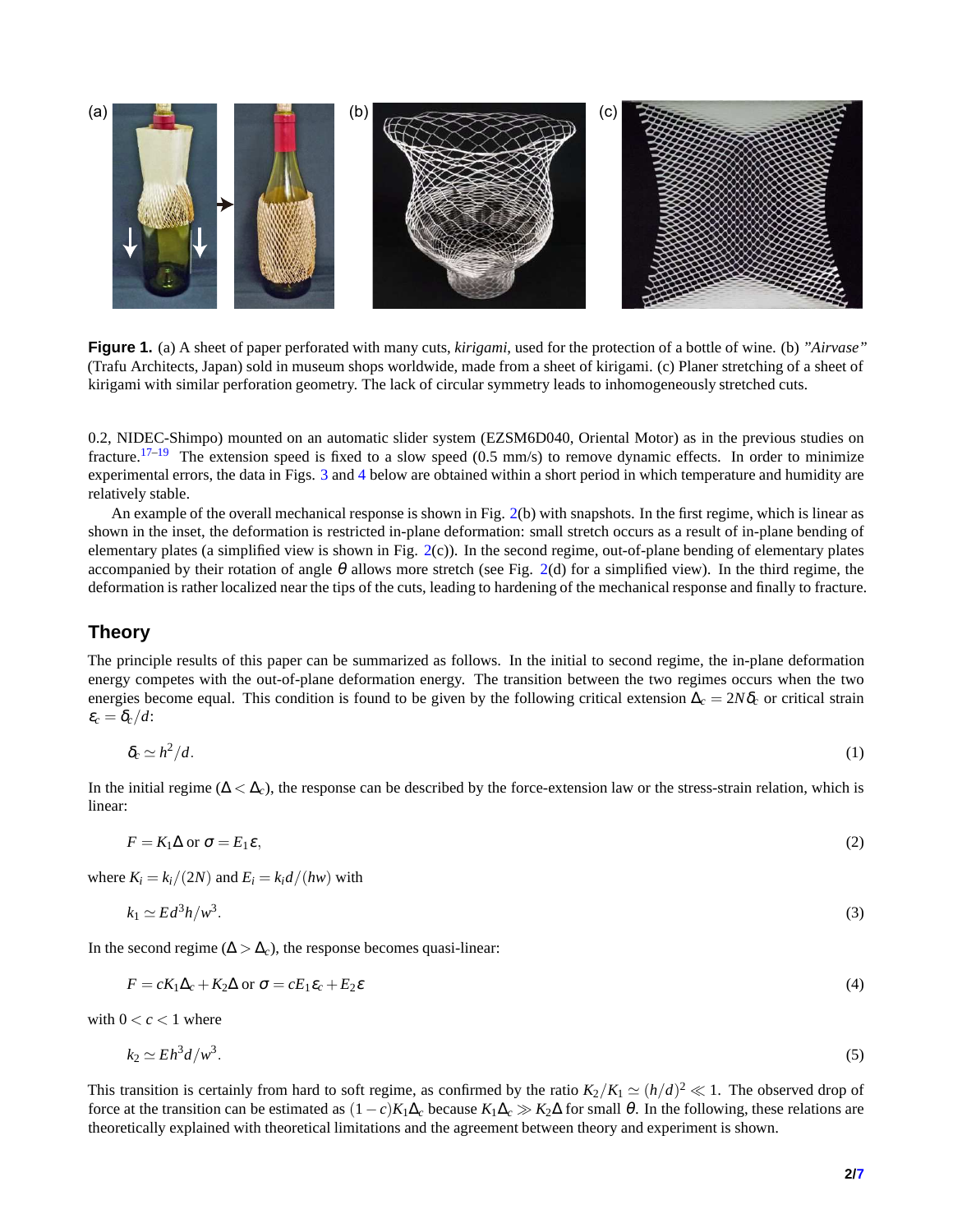<span id="page-2-0"></span>

Deformation at the scale of elementary plate



**Figure 2.** (a) Kirigami pattern investigated in the present study. (b) Force *F* vs. extension ∆. The initial regime shown in the inset is linear, which is followed by the second soft regime and the final hardening regime. (c) In-plane deformation of the unit plate in the initial regime. (d) Out-of-plane deformation in the second regime: perspective view in the top and lateral view in the left bottom. (e) Illustration of bending of a plate to discuss the deformation energy.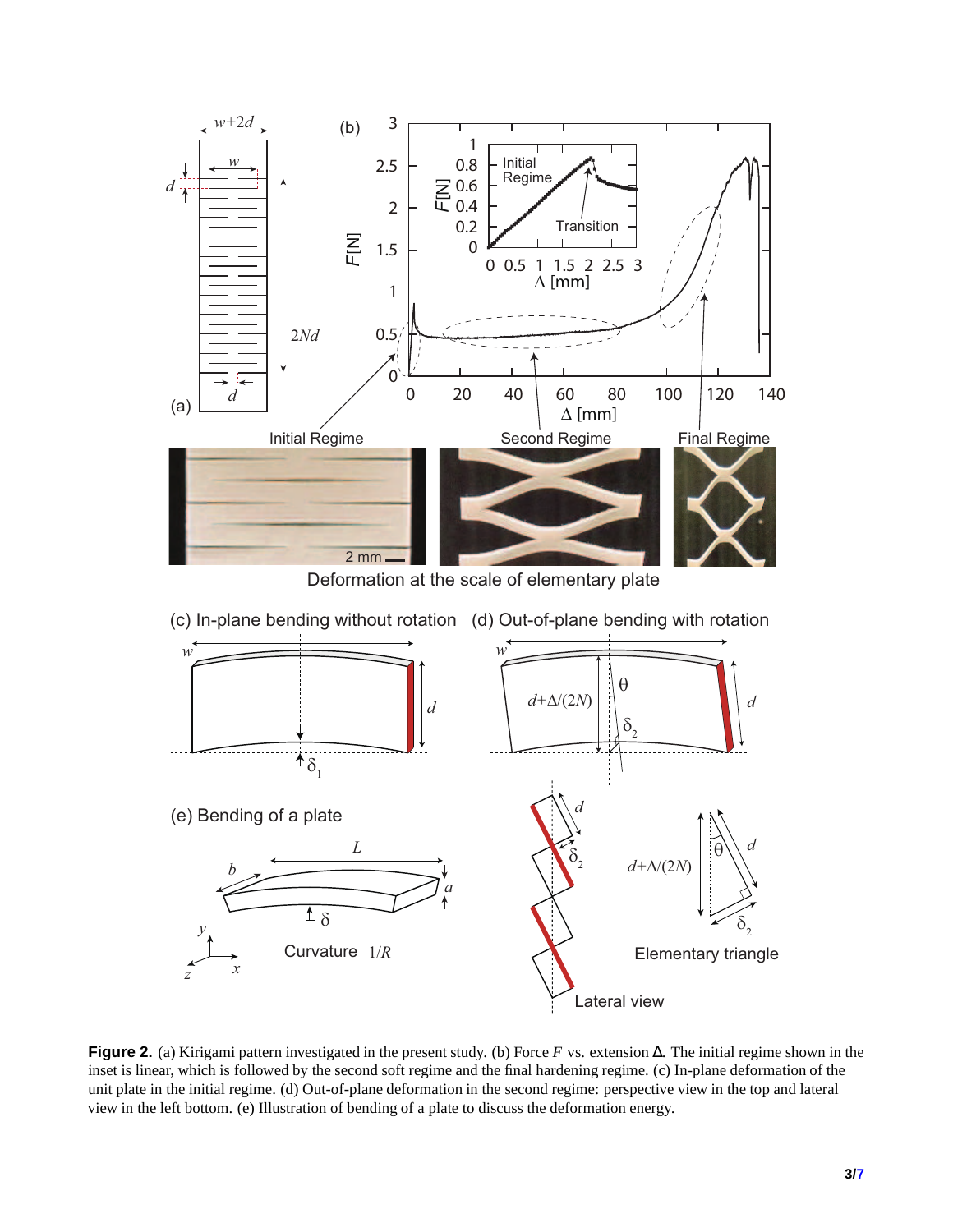In order to understand the mechanical response, we remind the bending energy of a plate of length *L*, width *b*, and thickness *a* for the small bending deflection  $\delta (\delta \ll L)$ :<sup>[20](#page-6-15)</sup>

<span id="page-3-0"></span>
$$
U(\delta)_{L,a,b} \simeq E a^3 b \delta^2 / L^3. \tag{6}
$$

Dimensionally, this is given as follows (see Fig. [2\(](#page-2-0)e)). We set the *x*, *y*, and *z* axes in the direction of *L*, *a*, and *b*, respectively. The energy per unit volume for a bending of the plate (Young's modulus *E*) characterized by the curvature *R* scales as  $E\epsilon^2/2$ (this is exact when Poisson's ratio v is zero), where the strain is estimated by  $\varepsilon = ((R + y)\varphi - R\varphi)/R\varphi = y/R$  with  $\varphi$  the central angle of the arc in Fig. [2\(](#page-2-0)e) when the plate occupies the region  $-a/2 \le y \le a/2$ . For the deflection  $\delta$  of the plate in the *y* direction, the total bending energy is given by  $Lb \int_{-a/2}^{a/2} dy E(y/R)^2/2$ , which leads to Eq. [\(6\)](#page-3-0) with the numerical coefficient 8/3 (i.e.,  $8/(3(1-v^2))$  at  $v = 0^{20}$  $v = 0^{20}$  $v = 0^{20}$ ), because the radius of curvature  $1/R$  is given by  $2\delta/(L/2)^2$  in the limit  $\delta \ll L$ .

To characterize the mechanical response in the initial regime, we simply consider superposition of the in-plane bending illustrated in Fig. [2\(](#page-2-0)c). By identifying the parameter set  $(L, a, b)$  with the set  $(w, d, h)$ , we obtain the deformation energy in the initial regime:

<span id="page-3-2"></span>
$$
U_1(\Delta) = 2NU(\delta_1)_{w,d,h} \text{ for } \delta_1, d \ll w \tag{7}
$$

with ∆ = 2*N*δ<sup>1</sup> because our test samples can be regarded as a serial connection of 2*N* elementary plates. This energy scaling with  $\Delta^2$  results in the linear force-extension relation in Eq. [\(2\)](#page-1-1) with Eq. [\(3\)](#page-1-2). Here, the stress  $\sigma$  and the corresponding elastic modulus  $E_1$  are introduced by the definitions  $\sigma = F/(hw)$  and  $\sigma = E_1\Delta/(2Nd)$ .

The mechanical response in the second regime can be estimated by simply considering superposition of the out-of-plane bending with rotation illustrated in Fig. [2\(](#page-2-0)e). With the replacement  $(L, a, b) \rightarrow (w, h, d)$ , the deformation energy is given by

<span id="page-3-1"></span>
$$
U_2(\Delta) = 2NU(\delta_2)_{w,h,d} \text{ for } \delta_2, d \ll w \tag{8}
$$

with the relation  $\delta_2^2 = (\Delta/2N + d)^2 - d^2$  (see the triangle in Fig. [2\(](#page-2-0)d)). The energy in Eq. [\(8\)](#page-3-1) scaling with  $(\Delta/2N + d)^2 - d^2$ leads to the quasi-linear force proportional to  $\Delta/2N + d$  in Eq. [\(4\)](#page-1-3) with Eq. [\(5\)](#page-1-4).

The crossover from the initial to the second regime occurs when the two energies  $U_1(\Delta)$  and  $U_2(\Delta)$  coincide with each other, which leads to Eq. [\(1\)](#page-1-5). For a given  $\Delta$ , the deformation with the smaller energy is favored, confirming the crossover from  $U_1(\Delta)$  to  $U_2(\Delta)$  at  $\Delta = \Delta_c$  as  $\Delta$  increases. We can show that the numerical coefficient for Eq. [\(1\)](#page-1-5) and Eq. [\(3\)](#page-1-2) are of the order of unity and  $0 < c < 1$  in Eq. [\(4\)](#page-1-3), as announced, in a naive assumption in which the numerical coefficients for Eq. [\(7\)](#page-3-2) and Eq. [\(8\)](#page-3-1) are both given by  $8/(3(1-v^2))$ .

#### **Experiment and theory**

Equation [\(3\)](#page-1-2) for the stiffness constant  $K_1$  can be well confirmed as shown in Fig. [3\(](#page-4-0)a) and (b). This quantity, experimentally determined from the slope of a plot as shown in the inset of Fig. [2\(](#page-2-0)b), is given as a function of *h* for various *d* and *w* in Fig. [3\(](#page-4-0)a). When the two axes are rescaled according to Eq. [\(3\)](#page-1-2), namely,  $K_1/(hE) \simeq (d/w)^3$ , all the data in Fig. 3(a) collapse onto a master curve as shown in Fig. [3\(](#page-4-0)b), confirming the theory. The slight discrepancy that can be recognized for the data *w* ≦ 5*d* is consistent with the prediction because the theory requires the condition *w* ≫ *d*. This collapse predicts the numerical coefficient for this scaling law to be  $0.346 \pm 0.006$  (based on the data with  $w > 5d$ ), which is of the order of unity, as expected.

Equation [\(1\)](#page-1-5) for  $\delta_c$  can also be well confirmed as shown in Fig. [4\(](#page-4-1)a) and (b). The critical extension  $\Delta_c$  can be estimated as the end point of the initial linear regime as shown in the inset of Fig. [2\(](#page-2-0)b). This quantity is given as a function of *h* for various *d* and *w* in Fig. [4\(](#page-4-1)a). When the two axes are rescaled according to Eq. [\(1\)](#page-1-5), namely,  $\delta_c/d \simeq (h/d)^2$ , all the data in Fig. 4(a) collapse onto a master curve as shown in Fig. [4\(](#page-4-1)b), confirming the theory. The slight discrepancy recognized for the data with  $w \leq 5d$  is again consistent with the prediction. According to this collapse (of the data with  $w > 5d$ ), the numerical coefficient for the scaling law in Eq. [\(1\)](#page-1-5) is obtained as  $3.02 \pm 0.05$ . This value is of the order of unity as expected.

# **Discussion**

The assumption employed in Eqs. [\(7\)](#page-3-2) and [\(8\)](#page-3-1) that all the elementary plates behave in the same way may be reasonable at the level of scaling laws, as strongly supported by the good agreement between theory and experiment. The extension from this level of description should be examined further in a separate study.

Although no previous studies are available that focus on the initial rigid regime and the transition of this regime to the following softer regime, at the time of writing this paper we find a number of recent related studies mainly in the engineering community as mentioned the introductory paragraph (In fact, we started the present study, inspired by our previous study<sup>[21](#page-6-16)</sup> and examples in Fig. [1\)](#page-1-0). Observations in the previous studies are qualitatively explicable by our simple theory : (1) The obser-vations and finite-element-modeling (FEM) calculations in the previous study<sup>[13](#page-6-8)</sup> focusing on the second regime are consistent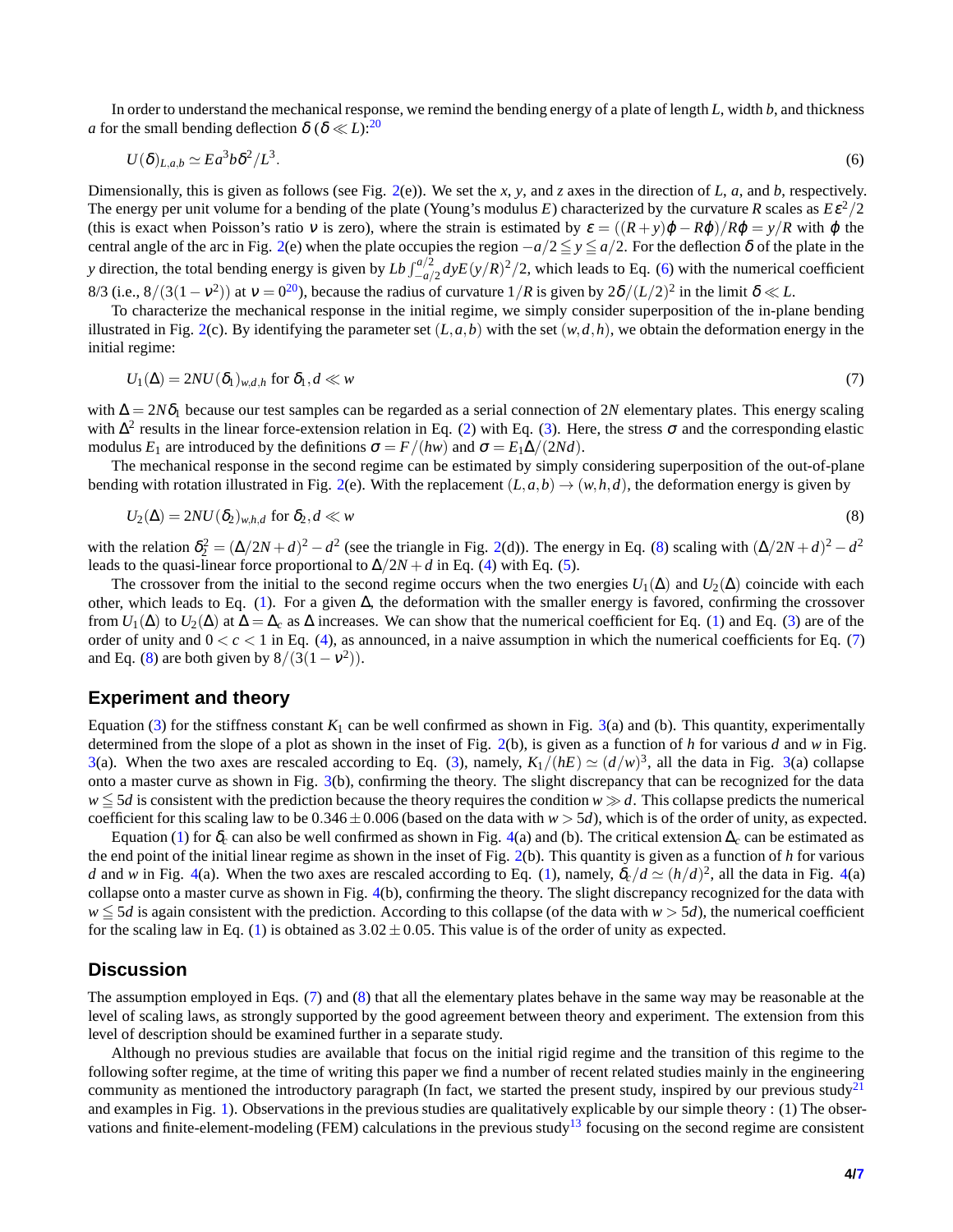<span id="page-4-0"></span>

**Figure 3.** (a) Stiffness constant  $K_1$  vs thickness *h* for various cut length *w* and spacing *d*. The lines are guide for the eyes. (b)  $K_1/(hE)$  vs  $(d/w)^3$  demonstrating collapse of the data in (a) by rescaling of the both axes in (a) according to Eq. [\(3\)](#page-1-2). The slight deviation of the open (green) symbols is consistent with the prediction: for these data the condition  $w \leq 5d$  is satisfied whereas the theory requires the condition  $d \ll w$ .

<span id="page-4-1"></span>

**Figure 4.** (a) Critical spacing ∆*<sup>c</sup>* vs thickness *h* for various length *w* and spacing *d*. The curves are guide for the eyes. (b)  $\delta_c/d$  vs.  $(h/d)^2$  demonstrating collapse of the data in (a) by rescaling of the both axes in (a) according to Eq. [\(1\)](#page-1-5). The slight deviation of the open (green) symbols is again consistent with the prediction.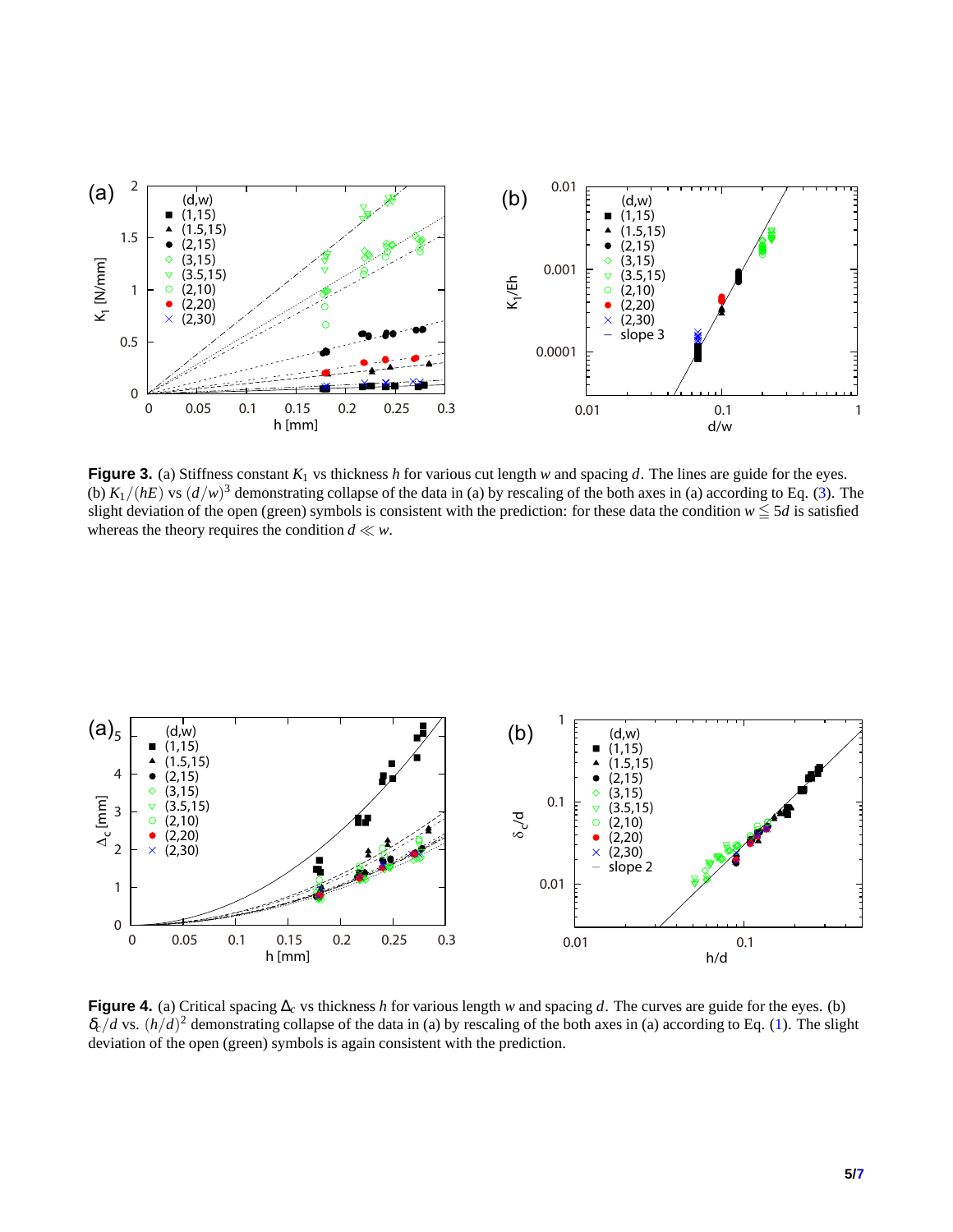with Eq. [\(5\)](#page-1-4), confirming that the soft spring constant increases as *d* increases and as *w* decreases. (2) In molecular-dynamics (MD) simulations performed for a graphen kirigami in the previous study,<sup>[15](#page-6-10)</sup> the initial rigid regime is practically not observed, which is consistent with our prediction of the disappearance of the initial regime in the limit  $h \ll d$  (see below).

Our results provide guiding principles in the form of simple scaling laws to control and design similar kirigami structures. The control and design are important from two opposite aspects. (1) One aspect is to realize stretchable sheet materials from stiff materials. In such a case, this initial regime is unfavorable and Eq. [\(1\)](#page-1-5) gives a clear principle to reduce the range of this initial regime: this regime disappears in the limit  $h \ll d$ . This prediction is consistent with the previous study<sup>[15](#page-6-10)</sup> as mentioned above. (2) The opposite aspect is positive utilization of the initial rigid regime, for which we propose two new directions of applications (Note, however, that even in the "rigid regime" the kirigami sheet is already significantly soft compared with the original material as seen from the factor  $(d/w)^3$  in Eq. [\(3\)](#page-1-2)). One possibility is fine tuning of the elastic constant of sheet materials. By virtue of Eq. [\(3\)](#page-1-2), we could design the elasticity of sheet materials at will (in the initial regime). It would be interesting, for example, to use relatively thick sheet materials, widening the range of the initial regime. Another possibility is the application for mechanical force sensors. Because of the sudden elongation at the critical length and force, we could design force sensors on the basis of Eq. [\(1\)](#page-1-5) with Eq. [\(2\)](#page-1-1). In addition, Eq. [\(5\)](#page-1-4) for small deformation should be useful to design and control the soft response of the kirigami sheets (note that Eq.  $(5)$  qualitatively justify observations in the previous study<sup>[13](#page-6-8)</sup> as mentioned above). A promising example of applications relevant to the present study would be the use of the kirigami structure for cell sheets, which have received considerable attention in regenerative medicine.<sup>[22](#page-6-17)</sup>

As pointed out already in the above, our prediction is quite consistent with the FEM results in the previous study, $13$ whereas the FEM approach and the model proposed here have advantages and disadvantages. The FEM approach predicts the results numerically, whereas the present model predicts the results analytically but without a precise prediction for a numerical coefficient. The numerical coefficient is precisely determined only through a comparison with experimental data. But once this is done, the present model predicts the results numerically in a wide range of important physical parameters without any technical efforts required for the FEM approach. In addition, the present approach provides physical insights into the phenomenon in a clearer manner, giving simple guiding principles for designing the kirigami structure. However, the present prediction can be used only for the cases satisfying the required conditions, such as *d* ≪ *w*, unlike the FEM analysis; the distribution of strain and stress is only available in the FEM analysis.

We consider that the nonlinearity in the stress-strain relationship of sheet materials may not strongly affect the physical pictures provided in the present study. Most of materials certainly possess such nonlinearity for large stresses, whereas the kirigami structure contains many cuts at the tips of which stress could be high. Thus, it would be natural to ask how such nonlinear effects affect the present framework. This problem could be in general nontrivial. However, we expect that nonlinear effects tend to be suppressed in the kirigami structure at least in the initial and second regime, which are the focus of the present study. This is because of the following reasons: (1) In the initial regime the deformation is generally very small. (2) In the second regime the apparent deformation is large but the basic mode of deformation is still bending, whereas bending is intrinsically related to small deformation especially when the plate is thin. This expectation for a non-significant role of the nonlinearity is supported by the agreement between theory and experiment in the present study. However, we experimentally observed that the linearity of the slope in the initial regime could be slightly deteriorated near the transition point in certain cases (although such data points can be well explained by our theory). This might be a slight effect of the nonlinearity in the stress-strain relationship of the sheet material.

# **Conclusion**

We investigated the mechanical response of a simple and representative kirigami structure that remarkably changes original mechanical properties in a systematic way. As a result, we found simple scaling laws that govern the stiffness of the initial regime and the consecutive softening transition. This transition was revealed to be a transition from the two-dimensional to three-dimensional deformation, i.e., from stretching to bending. The result obtained here could be useful as design principles for simple kirigami structures. Upon seeing the recent surge of engineering utilization of kirigami structures, we envision that the present results would be useful for various applications, as well as for fundamental understanding of the mechanics of sheet materials.

#### <span id="page-5-0"></span>**References**

- <span id="page-5-1"></span>**1.** Lobkovsky, A., Gentges, S., Li, H., Morse, D. & Witten, T. Scaling properties of stretching ridges in a crumpled elastic sheet. *Science* **270**, 1482–1484 (1995).
- <span id="page-5-2"></span>**2.** Witten, T. Stress focusing in elastic sheets. *Rev. Mod. Phys.* **79**, 643 (2007).
- **3.** Mahadevan, L. & Rica, S. Self-organized origami. *Science* **307**, 1740–1740 (2005).